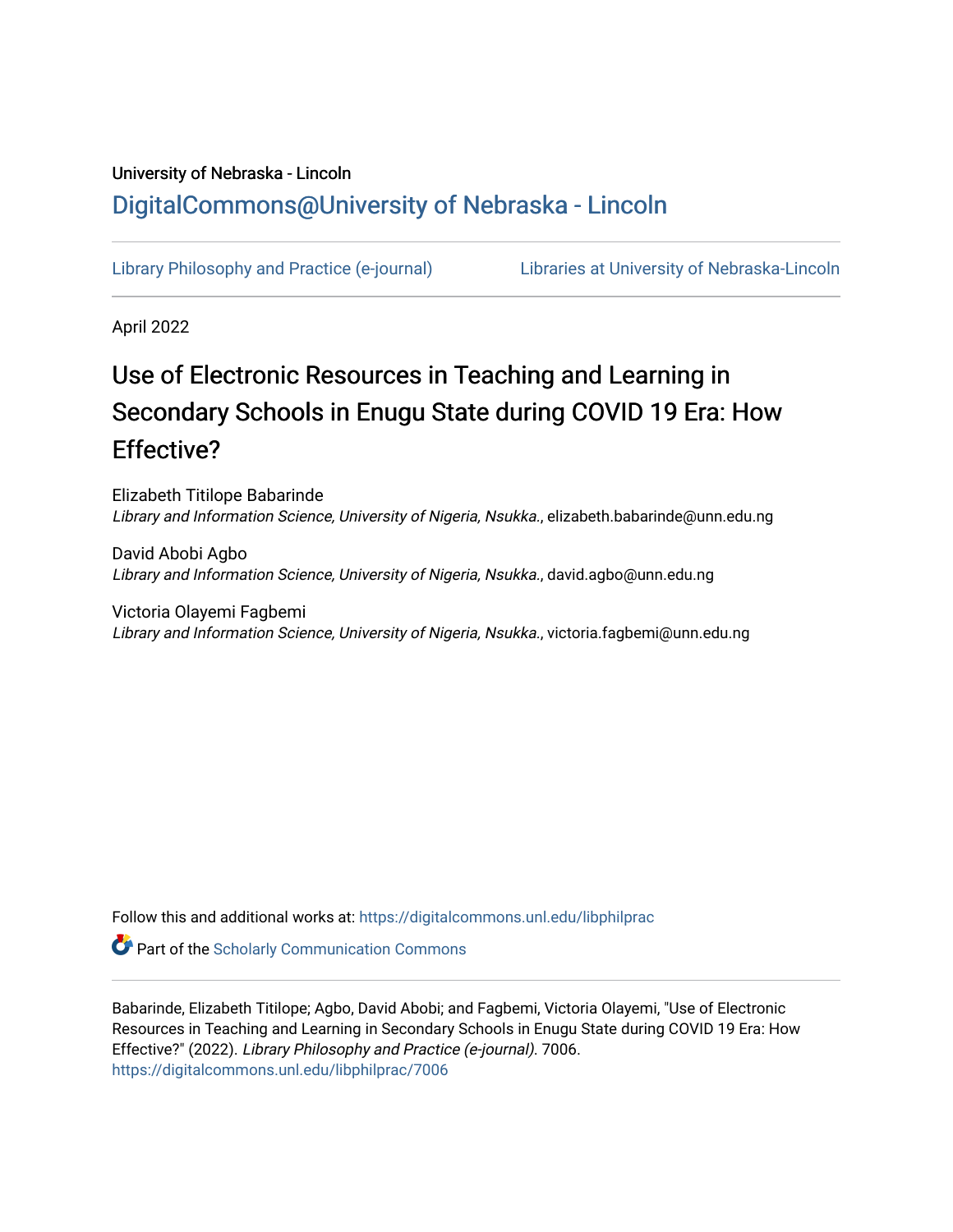#### **INTRODUCTION**

Over the years, teaching and learning has seen development from one stage to another consequent upon some factors ranging from natural events to technological advancements. For instance, Nigeria educational system was based on traditional approach and later transformed into formal education characterized with teaching and learning experience organized in the four walls of the school. Again, communication between teachers and students is done traditionally i.e. by personal contact and face to face interaction in the classroom. This arrangement was truncated by the unprecedented event of pandemic called "COVID-19". As a result of the spread of COVID-19 pandemic and a quick response by the Federal government to mitigate rate of the pandemic's surge, schools in Enugu state and the entire country were forced to close (Okoro 2021). The consequential lockdown resulted into unparalleled education disruption. This invariably reduced available opportunities for many people, both young and old to attend schools due to lockdown measure introduced by the government. As a result, the urgency to save the education system from total collapse inspired technological innovation in school managements, individuals, group and governments within the education sector to aid teaching and learning to secondary school students in Enugu State via electronic resources (Livina, and Mole, (2021).

Electronic resources refer to those materials that require computer access, whether through a personal computer, mainframe, or handheld mobile device. It is the collective means of communication by which general public or populace is kept informed about the day to day happenings in the society. Today we are living in the era of information and communication technology (ICT) where a child starts playing on a touch-screen before he learns to crawl. The power of online technology has captured the minds of the generation and this influence could be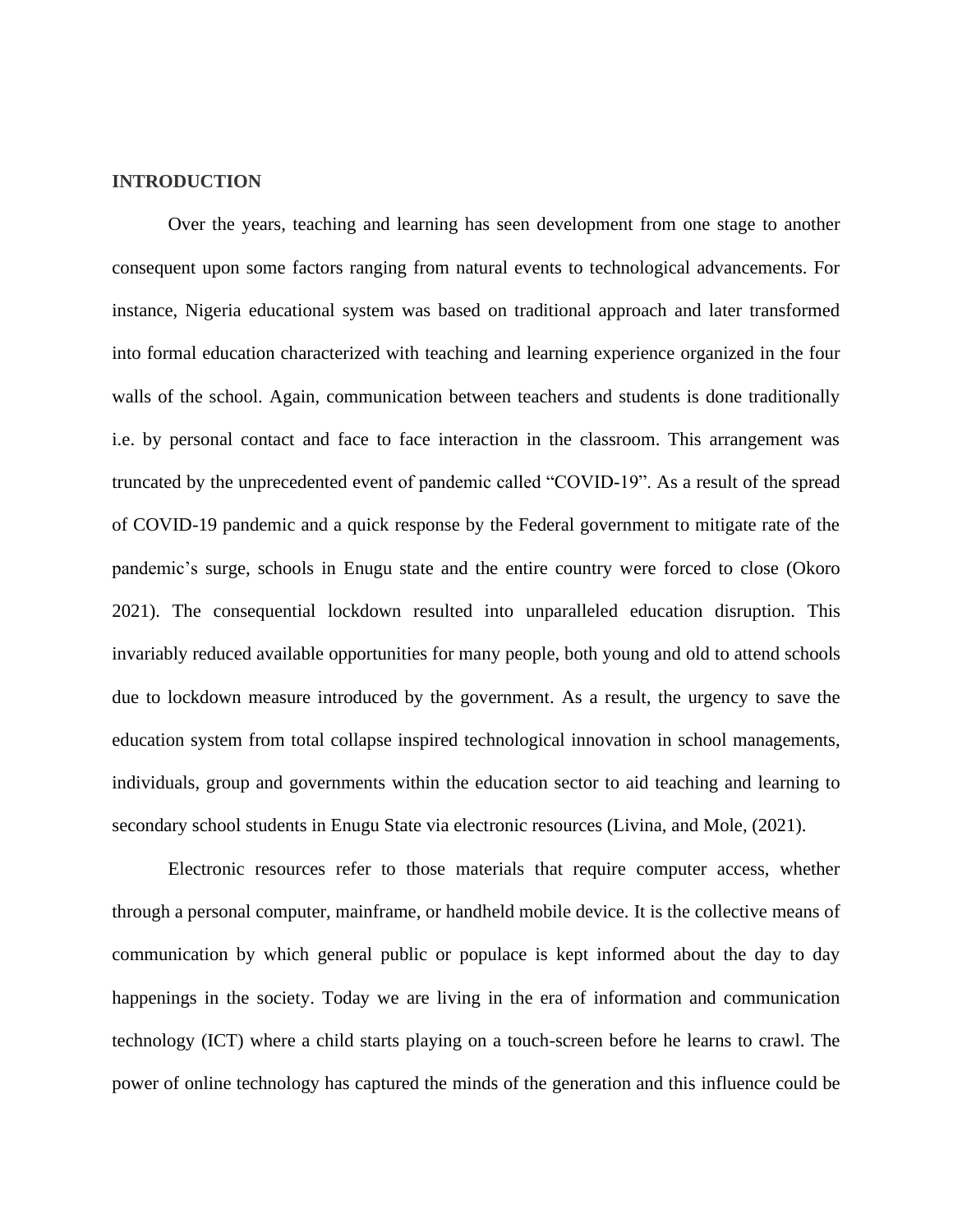seen in the field of education. The technology for teaching students in this competitive scenario and in the era of COVID-19 include Zoom, WhatsApp, YouTube, face book, instagram, twitter, among others (Suraweera et al 2011). Utilization of electronic resources effectively helps to create an academic atmosphere where students, teachers, management and other stakeholders can participate in teaching and learning process irrespective of their locations. Despite the revolutionary changes brought by Information communication technology and the great potentials of EIRs in enhancing effective teaching, electronic information resources are grossly underutilized even during the era of COVID-19. It is as a result of this, that this study aims at providing an insight into the effective use of electronic resources in teaching and learning in secondary schools in Nsukka township of Enugu state during the COVID 19 pandemic.

#### **Objectives**

- 1. To identify the electronic information resources available in schools during COVID 19 pandemic.
- 2. To determine the extent of utilization of electronic information resources in schools during COVID 19 pandemic.
- 3. To find out the challenges encountered in the use of electronic information resources in schools during COVID 19 pandemic.
- 4. To find out the strategies proffered in the use of electronic information resources in schools during COVID 19 pandemic

### **Literature review**

Over the time, there have been a lot of changes going on globally regarding the ways of information and how knowledge is being disseminated and transferred. With upsurge of COVID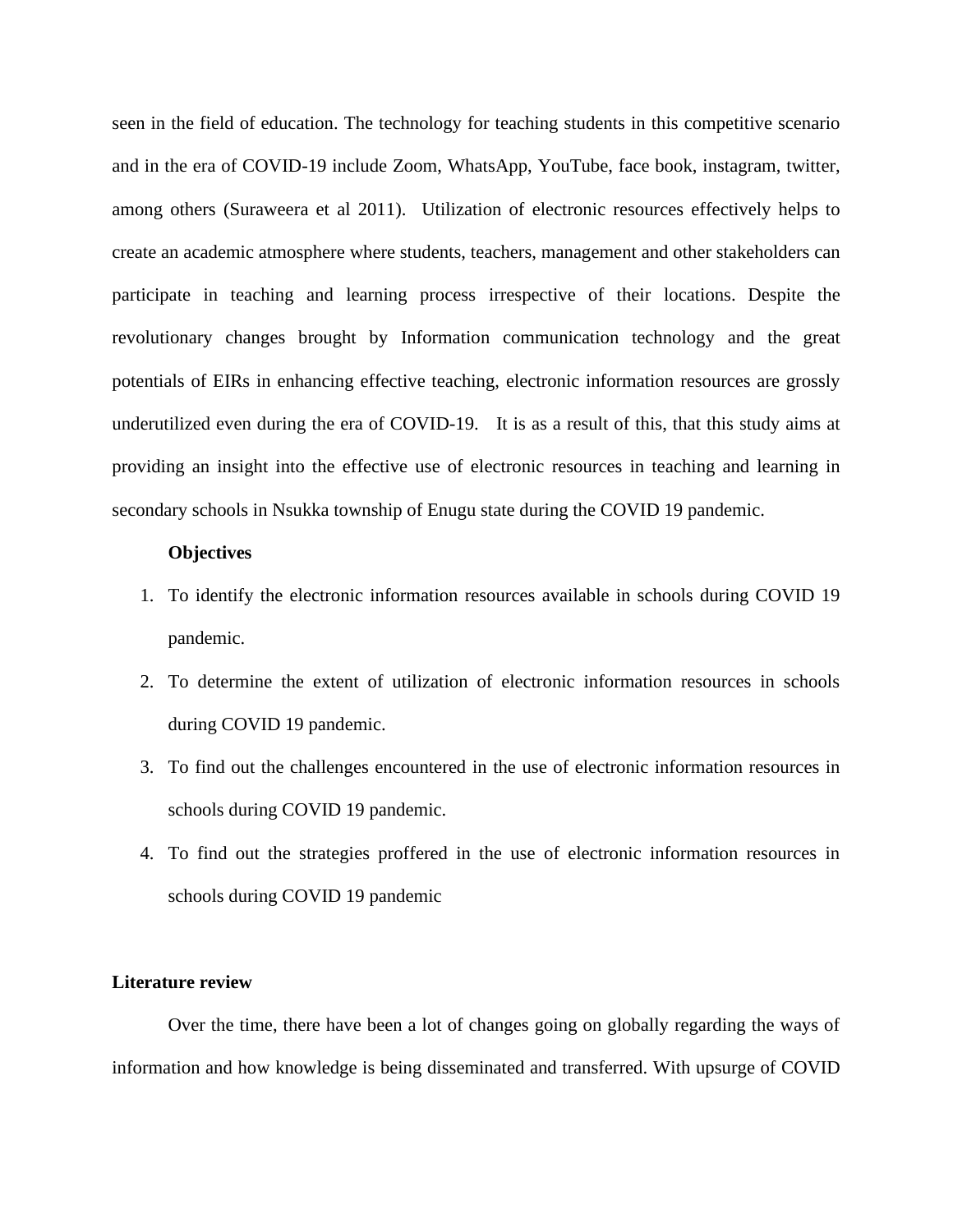19 pandemic which resulted into total lockdown, it becomes imperative to make use of electronic information resource in teaching and learning to support students in their learning and ensure continuity in teaching. Electronic information resources can be defined as those information resources that require technologies like computer to be able to access them; this could be through a personal computer, smart technologies, mainframe etc. Madondo, (2017), E-information resources requires any electronic product that delivers a collection of documents containing information or even data which can be in different formats. Omoike (2013) stated that electronic information resources comprise instructional materials such as audio and video cassettes, CD-ROM, television and radio broadcast as well as multimedia components such as computer and satellites.

Electronic information resources are believed to be beneficial in many ways. In this regard, Ekenna & Mabawonku**, (**2013) postulated that electronic information resources (EIRs) are the bedrock of academic success as they provide accurate and timely information for better educational outcomes and aid in the retrieval of huge amount of information for teaching, learning and research. Students use EIRs to retrieve current literature to study, carry out assignments and prepare for examination, electronic Information resources are also used to carry out research project, communicate and collaborate with peers and teachers via the Internet on email or by following blog discussions (Adeniran, 2013). Electronic resources make school climate a social system which compels the principal, teachers and students to interrelate and share teaching and learning experience, planning, problem solving and also interact through personnel matters which are part of normal school routine (Nwobodo 2017)

Under-utilization of EIR alleged to be as a result of some challenges being faced mostly in the developing countries. In this vein, Adedokun and Fawole (2018), in a study on use of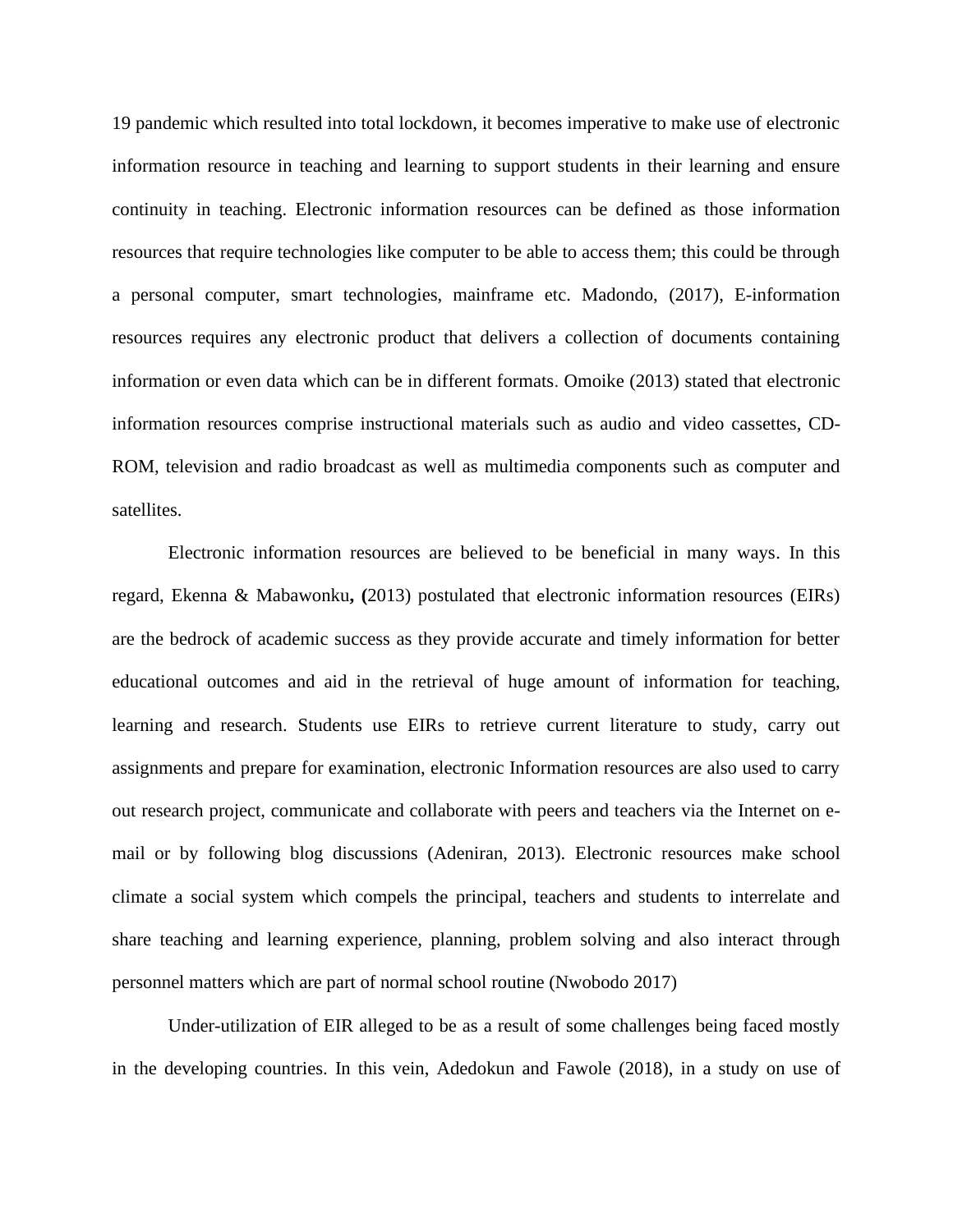Electronic Information Resources by Undergraduates of National Open University of Nigeria in Ilorin Study Center identified lack of information retrieval skills on the part of the students as a major challenge to the effect use of EIR. The non-availability of internet facilities in many schools, or the inability of schools that have internet facilities but cannot afford to subscribe for them was also identified as a problem of EIR. This by extension has brought about the problem of low bandit and poor network connectivity as well as erratic power supply which has truncated the interest of both the students and teachers in making use of judicious use of EIR. Gurikar and Gurika (2015). Relatively, Ogenetega (2014), found out that non-availability of online databases, lack of formal training in internet skills, slow band-wits, and slow server as issues of concern of EIR usage Mawere and Sai (2018) listed lack of competencies, poor infrastructures, uncooperative attitude of staff and students, parents un-affordability of android phones, fueling of generator and even lack of generators by some parents made learning via net almost impossible; the consistent loss of pass-words among others were listed as a major problems. Yebowaah and Plockey (2017). To proffer solutions to these challenges Gakibayo, Ikoja-Odongo and Okello-Obura(2013) postulated that it is of great importance for teachers and learners to have computer skills in order to use e-resources. Comparatively, Owolabi, Idowu, Okocha, and Ogundare (2016) inferred that it is absolutely necessary for staff to be highly competent in order to effectively use and manage electronics information resources at every level of learning.

#### **Methodology**

The research design adopted for the study was descriptive survey. The target population of this study comprised the teachers in the two schools that used electronic information resources in teaching and learning during COVID 19 pandemic in Nsukka town. Nsukka town is located in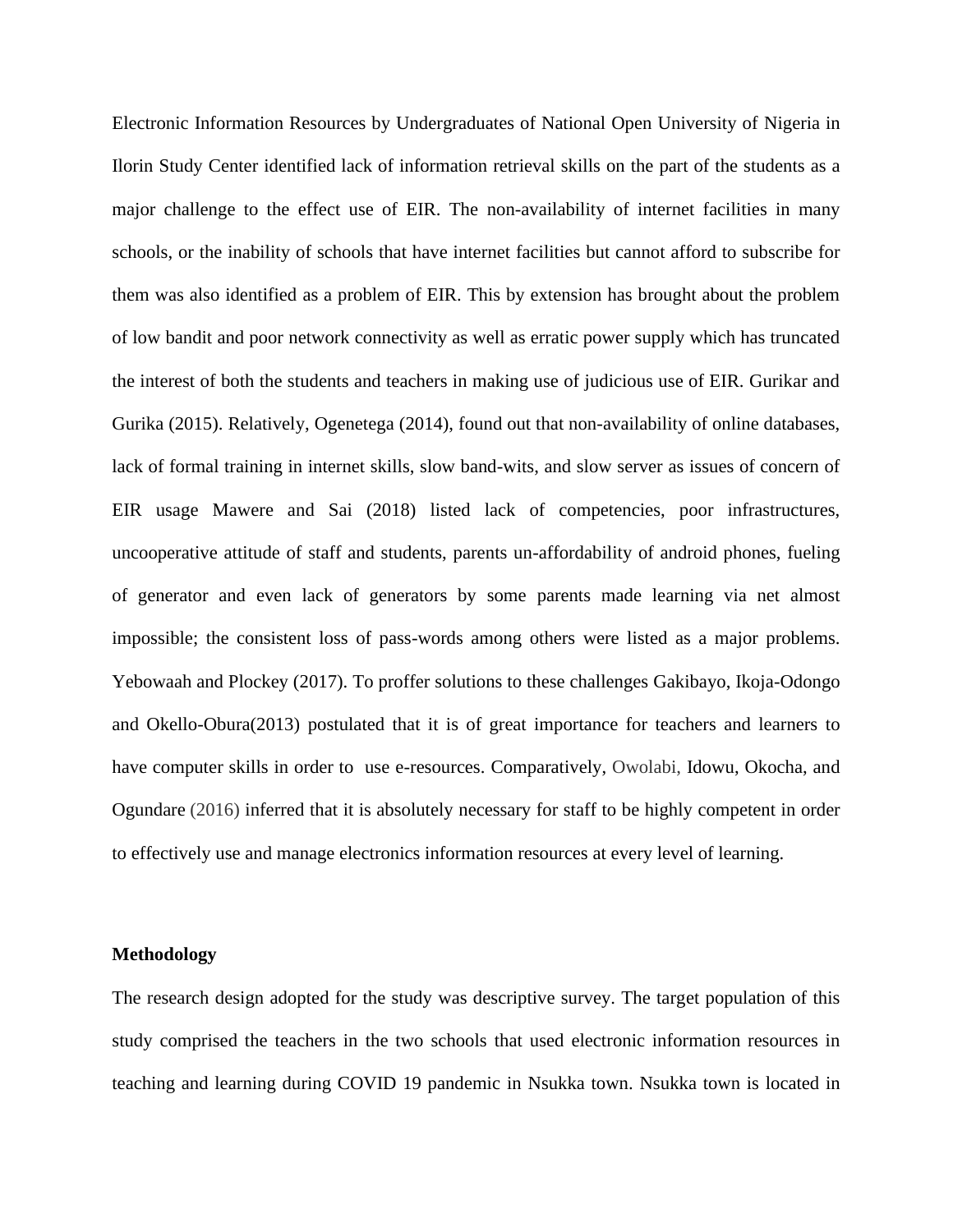Enugu state, Nigeria. The two schools namely Immaculate foundation Infant and junior school (IFIJS); University of Nigeria secondary school (UNSS) were purposely chosen as schools that engage in online teaching during the COVID 19 pandemic. The total population at the time of this study was 87teachers. A sample of 30 respondents were selected using purposive sampling technique to select teachers that participated in the study. A self-structured questionnaires were administered physically to the teachers at their respective classrooms. Data collected were analysed with the use of percentages and presented in tables.

#### **Result**

| <b>Electronic information</b>                                                        | <b>IFIJS</b>                                            | <b>UNSS</b>   | V          | $\mathbf{X}$ | D   |
|--------------------------------------------------------------------------------------|---------------------------------------------------------|---------------|------------|--------------|-----|
| resources                                                                            |                                                         |               |            |              |     |
| Television                                                                           |                                                         | X             | $1(50\%)$  | $1(50\%)$    | AV  |
| Projector                                                                            |                                                         | $\mathcal{L}$ | $2(100\%)$ | $0(0\%)$     | AV  |
| Computer                                                                             |                                                         | $\mathcal{L}$ | $2(100\%)$ | $0(0\%)$     | AV  |
| Phone                                                                                |                                                         | $\sqrt{ }$    | $2(100\%)$ | $0(0\%)$     | AV  |
| Internet facilities                                                                  |                                                         | $\sim$        | $2(100\%)$ | $0(0\%)$     | AV  |
| Film                                                                                 | X                                                       | X             | $0(0\%)$   | $2(100\%)$   | NA  |
| Radio                                                                                | X                                                       | X             | $0(0\%)$   | $2(100\%)$   | N A |
| <b>Slides</b>                                                                        |                                                         | $\mathcal{N}$ | $2(100\%)$ | $0(0\%)$     | AV  |
| $\frac{1}{2}$<br>$\cdot$ $\cdot$ $\cdot$ $\cdot$ $\cdot$ $\cdot$ $\cdot$<br>$\cdots$ | $\sim$ $\sim$ $\sim$ $\sim$ $\sim$ $\sim$ $\sim$ $\sim$ | $- - -$       | $\sim$     |              |     |

Table 1: Electronic information resources available

*Key: IFIJS Immaculate foundation Infant and junior school; UNSS =University of Nigeria secondary school*

The result presented in table 1 showed that out of eight (8) Electronic information resources in school listed in the table, an aggregate of 6(75%) are available while 2(25%) not available in school libraries in Nsukka town. Also, the researchers observed that in Immaculate foundation Infant and junior school; 6(75%) were available, while 2(25%) were not available; in University of Nigeria secondary school 5(62.5%) were available, while 3(37.5%) were not available.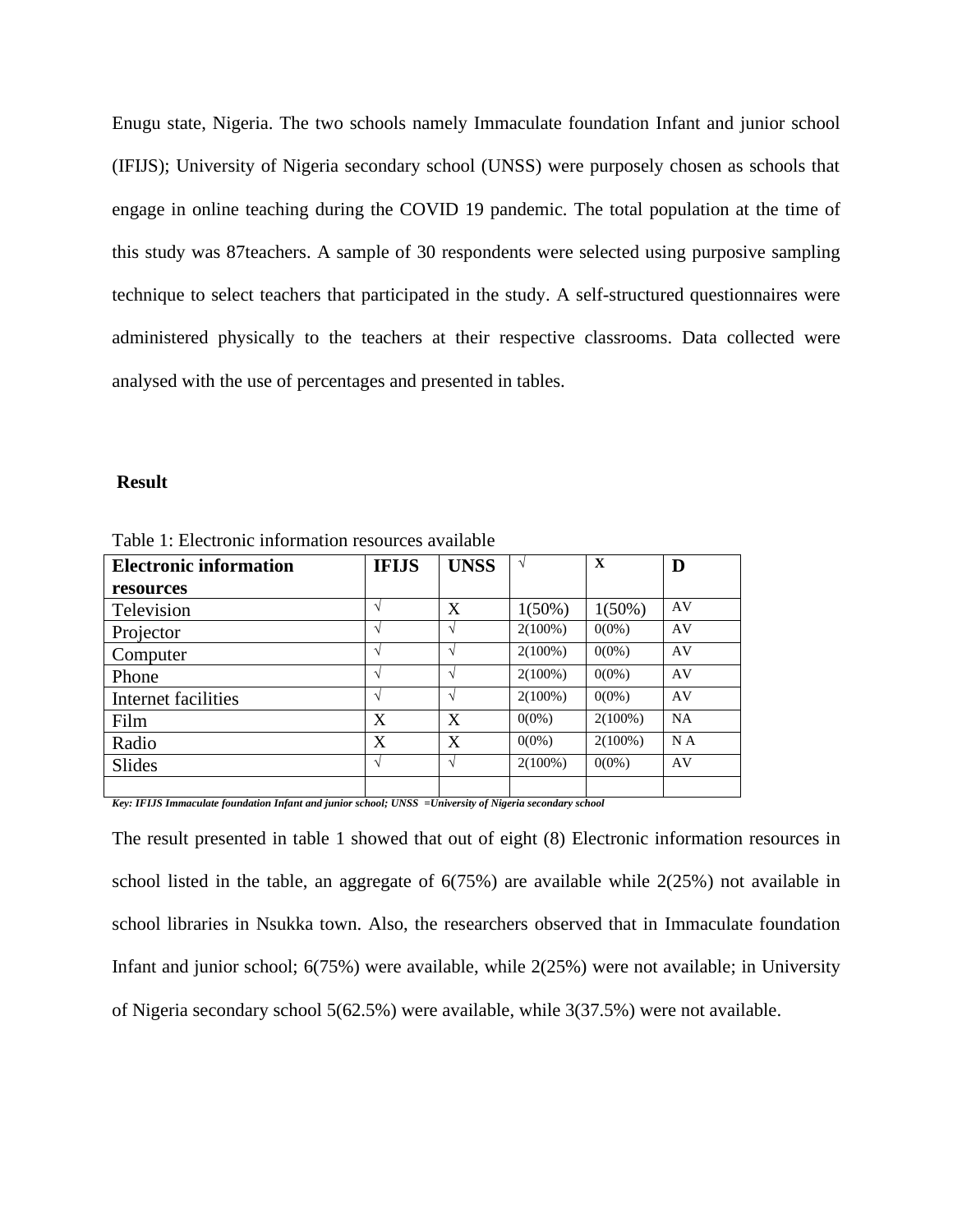| <b>Electronic information</b> | VHE | <b>HE</b> | <b>VLE</b>     | LE       | $\frac{6}{6}$ | D          |
|-------------------------------|-----|-----------|----------------|----------|---------------|------------|
| resources                     |     |           |                |          |               |            |
| Television                    | 0   | 11        | $\theta$       | 19       | 37            | LE         |
| Projector                     |     | 19        | 6              | 4        | 66.6          | <b>HE</b>  |
| Computer                      | 8   | 12        | 7              | 3        | 66.6          | <b>HE</b>  |
| Phone                         | 24  | 6         | $\overline{0}$ | $\Omega$ | 100           | <b>VHE</b> |
| Internet facilities           | 9   | 9         | 3              | 9        | 60            | <b>HE</b>  |
| Film                          | 0   | 0         | $\overline{2}$ | 28       | 6.6           | VLE        |
| Radio                         | 0   | $\Omega$  | $\overline{2}$ | 28       | 6.6           | VLE        |
| Slides                        | 13  | 14        | $\overline{2}$ |          | 90            | VHE        |
|                               |     |           |                |          |               |            |

Table 2: Extent of use of electronic information resources

Key: VHE= very high extent, HE= high extent, VLE= very low extent, LE= low extent

Table 2 showed the extent of use of electronic information resources in both primary and secondary schools ranges from phone(100%) and slides(90%) at a very high extent; internet facilities(60%), projector and computer at a high extent (both at 66.6%); television(37%) at a low extent; film and radio at very low extent.

| <b>Challenges</b>                        | <b>SA</b> | A  | <b>SD</b>      | D              | $\frac{6}{9}$ | D     |
|------------------------------------------|-----------|----|----------------|----------------|---------------|-------|
| Power outage                             | 27        | 03 | $\overline{0}$ | $\overline{0}$ | 100           | Agree |
| Inadequate fund                          | 26        | 01 | $\theta$       | 3              | 90            | Agree |
| Lack of skill by the teachers            | 6         | 10 | $\overline{4}$ | 10             | 53            | Agree |
| Lack of skill by the students            | 11        | 10 | 4              | 5              | 70            | Agree |
| Lack of Internet facilities              | 19        | 9  | $\theta$       | $\overline{2}$ | 93.3          | Agree |
| Lack of android phone/computer           | 10        | 22 |                | 7              | 70            | Agree |
| Lack of interest on the part of students | 11        | 10 | 3              | 6              | 70            | Agree |
| Low bandwidth                            | 13        | 09 | $\Omega$       | 8              | 73            | Agree |
|                                          |           |    |                |                |               |       |

Challenges encountered in the use of electronic information resource

Key: SA=Strongly Agreed, A=Agreed, SD= Strongly Disagreed, D= Disagreed

Table 3 showed the challenges encountered in the use of electronic information resources in primary and secondary schools during COVID 19 pandemic. The result revealed that all the listed items were agreed on.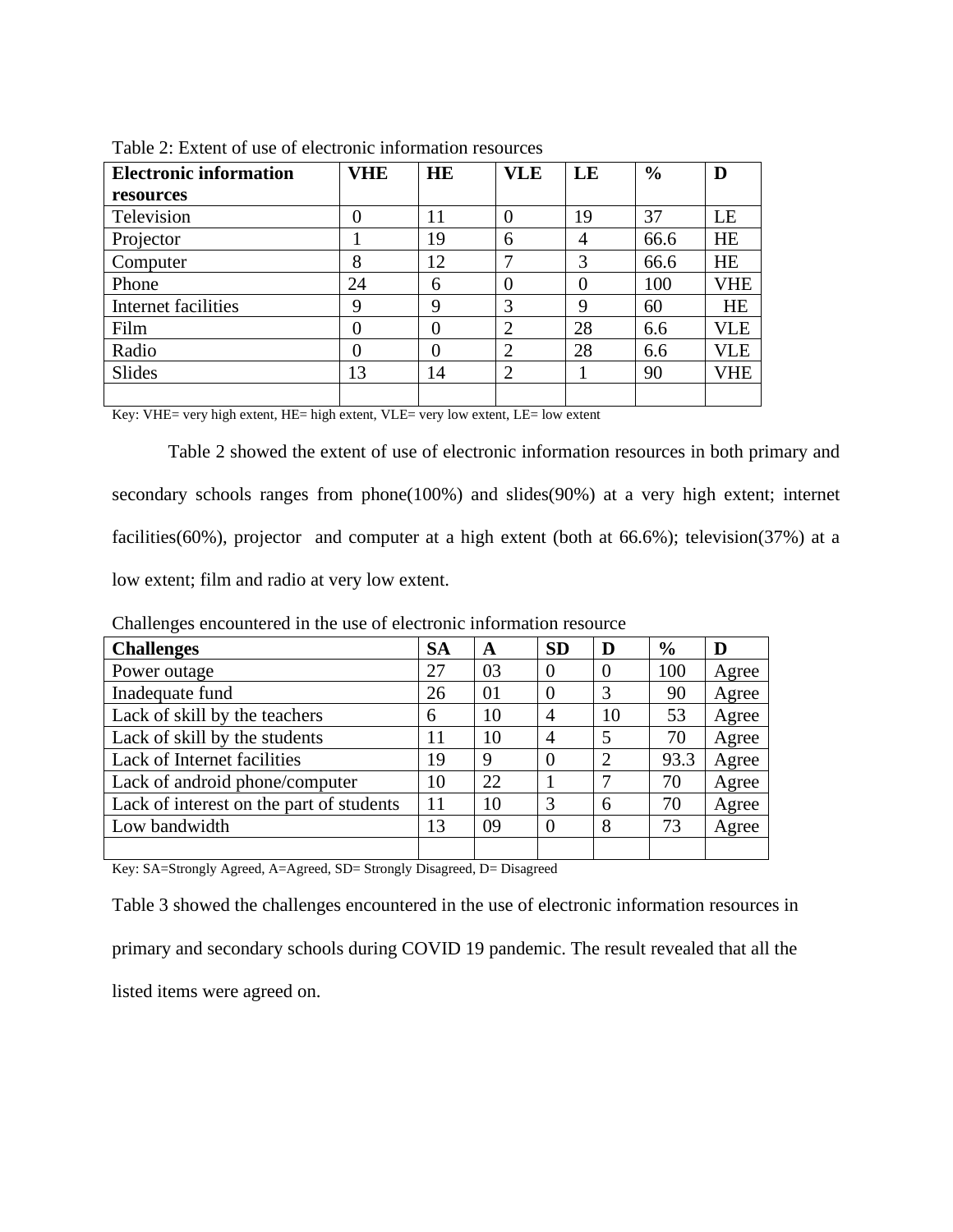| <b>Strategies</b>                            | <b>SA</b> | A  | <b>SD</b> | D              | $\frac{6}{9}$ | D     |
|----------------------------------------------|-----------|----|-----------|----------------|---------------|-------|
| Provision of alternative power supply        | 25        | 5  | $\theta$  | $\theta$       | 100           | Agree |
| Provision of Fund                            | 22        | 8  | ( )       | $\Omega$       | 100           | Agree |
| Training teachers in computer/internet skill | 13        | 10 | ∍         | 5              | 77            | Agree |
| Training students in computer/internet skill | 10        | 14 | $\theta$  | 6              | 100           | Agree |
| Provision of Internet facilities             | 19        | 9  | 0         | $\overline{2}$ | 93            | Agree |
| Provision of android phone/computer          | 10        | 14 |           | $\overline{5}$ | 80            | Agree |
| Make the programme interactive               | 11        | 10 |           | 6              | 70            | Agree |
| Provision of high internet bandwidth         | 15        | 10 | 0         |                | 83            | Agree |
|                                              |           |    |           |                |               |       |

Table 4: Strategies to promote use of electronic information resources

Key: SA=Strongly Agreed, A=Agreed, SD= Strongly Disagreed, D= Disagreed

The result on table four showed that the respondent agreed that there is need for provision of alternative power supply, provision of fund, training students in computer/internet skill, provision of Internet facilities.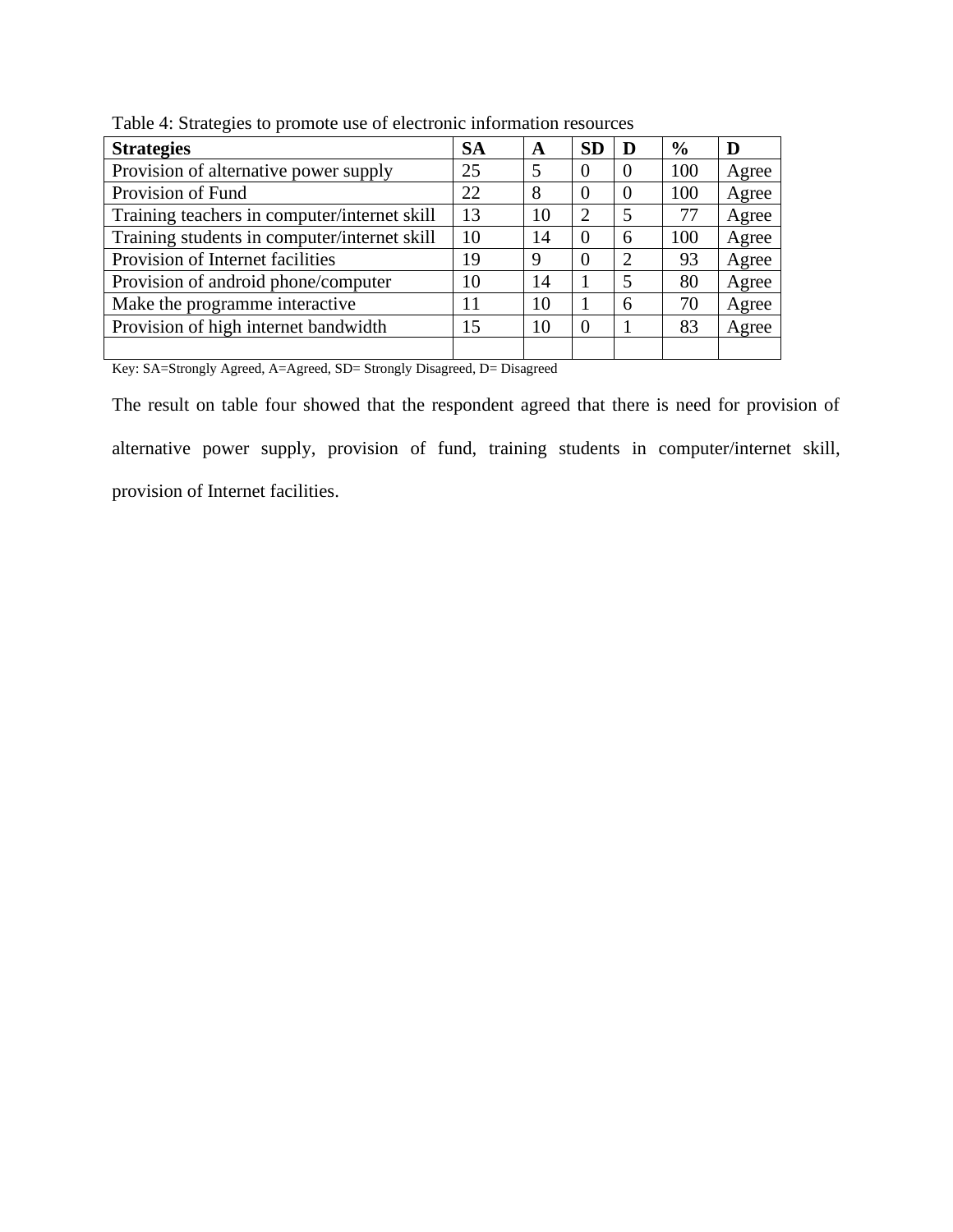#### **Discussion of findings**

Result of the findings revealed the electronic information resources provided in the schools under study as: television, projector, computer, phone, internet facilities, and slides. Omoike (2013) pointed out that electronic information resources comprise instructional materials such as audio and video cassettes, CD-ROM, television and radio broadcast as well as multimedia components such as computer and satellites. However, television was found to be provided in only one school, while resources such as film and radio were not provided in both schools. The findings also revealed that the use of electronic information resources in primary and secondary schools were hindered by many challenges such as inadequate fund, power outage, lack of internet facilities, low bandwidth, lack of android phone/ computer, lack of interest on the part of the students and lack of skill to use computer and internet by the teachers as well as the students. The result of the findings indicated that the respondents agreed on all the listed items as the strategies to that can enhance the use of electronic information resources in primary and secondary schools. The finding is buttressed by Gakibayo, Ikoja-Odongo and Okello-Obura (2013) that it is of great importance for teachers and learners to have computer skills in order to use e-resources. To give credence to the study, Owolabi, Idowu, Okocha and Ogundare (2016) recommended that staff competency is one of the basic requirements for effective management of electronics information resources at every level of learning.

## **Conclusion**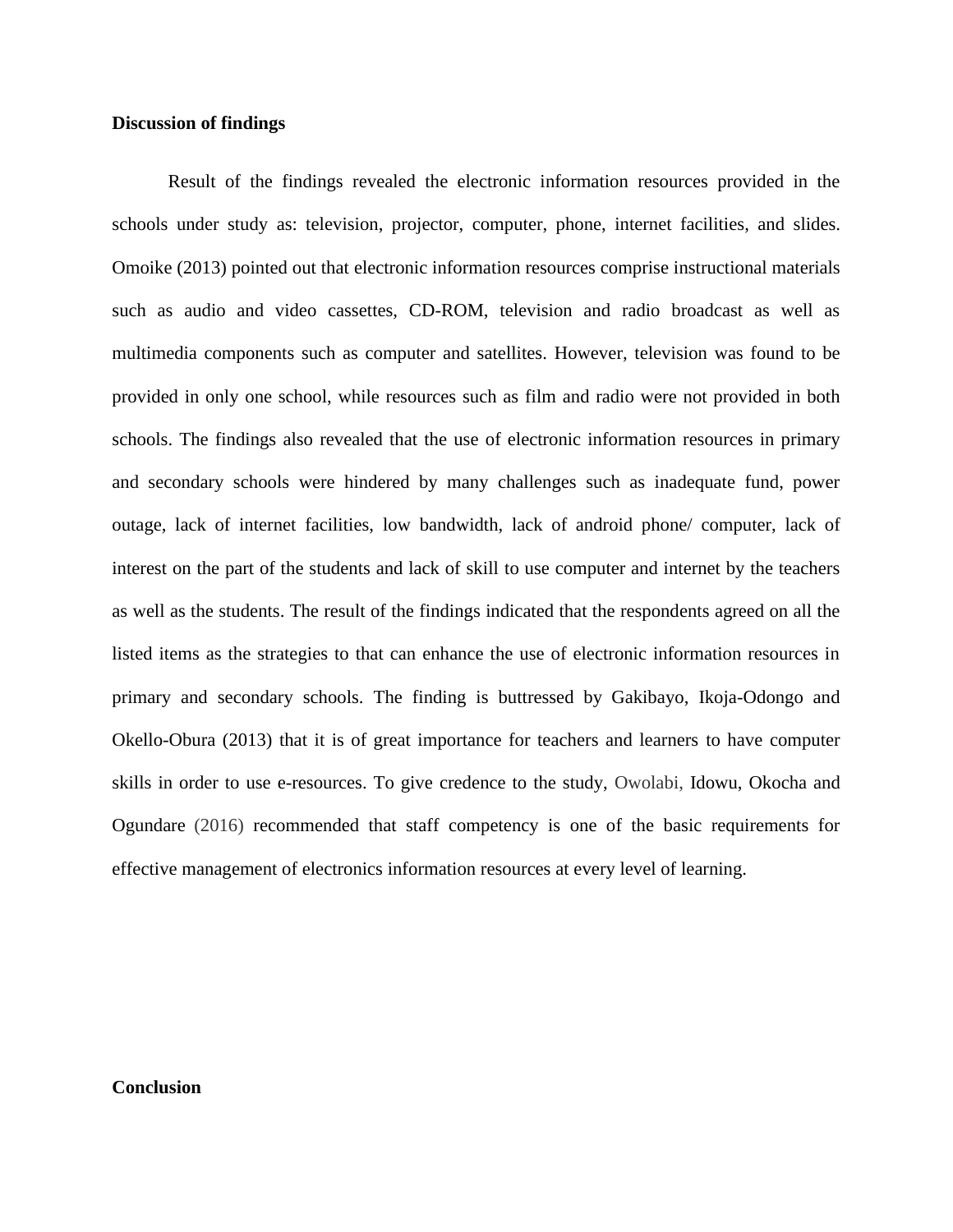The study titled Use of Electronic Resources in Teaching and Learning in Secondary Schools in Enugu State during COVID 19 Era is a descriptive study that purposely studied the use of electronic information resources in two schools in Nsukka town of Enugu state. The study found that the schools possess some of the EIRs and they were made used of during the pandemic, nevertheless due to low bandwidth, lack of android phone, lack of computer, lack of internet facilities, lack of interest on part of the students and lack of skill on the part of both teachers and staff, the use of electronic information resources were not very effective. This therefore necessitate the provision of internet facilities, provision of high and stable bandwidth, training of both teachers and students on use of ICT, and the need to make online learning through use of EIRs interactive so as to appeal and sustain the interest of students.

#### **REFERENCES**

- Adedokun & Fawole(2018). Use of Electronic Information Resources by Undergraduates of National Open University of Nigeria in Ilorin Study Center. Journal of Applied Information Science and Technology, 11 (1).
- Adeniran, P. (2013).Usage of electronic resources by undergraduate students at the Redeemers University, Nigeria. International Journal of Library and Information Science,5(10), 319- 324.
- Daramola, C. F. (2016). Perception and utilization of electronic resources by undergraduate students: the case of the Federal University of Technology Library, Akure. American Journal of Educational Research 4(5): 366-370.
- Ekenna, M. & Mabawonku, I. (2013). Information retrieval skills and use of library electronic resources by University undergraduates in Nigeria. Information and Knowledge Management, 3(9), 6-14.
- Gakibayo, A., Ikoja-Odongo, J. R. &Okello-Obura, C. (2013).Electronic information resources utilization by students in Mbarara University Library. Library Philosophy and Practice (ejournal) Paper 869.
- Gurikar, R. & Gurikar, R. (2015). Use of library resources and services by Karnatak University r research scholars: a case study. DESIDOC Journal of Library & Information Technology 35 (5): 361-367.
- Livina, D. C. & Mole, A. J. (2021), "Academic Staff Use of Electronic Resources (ER) in